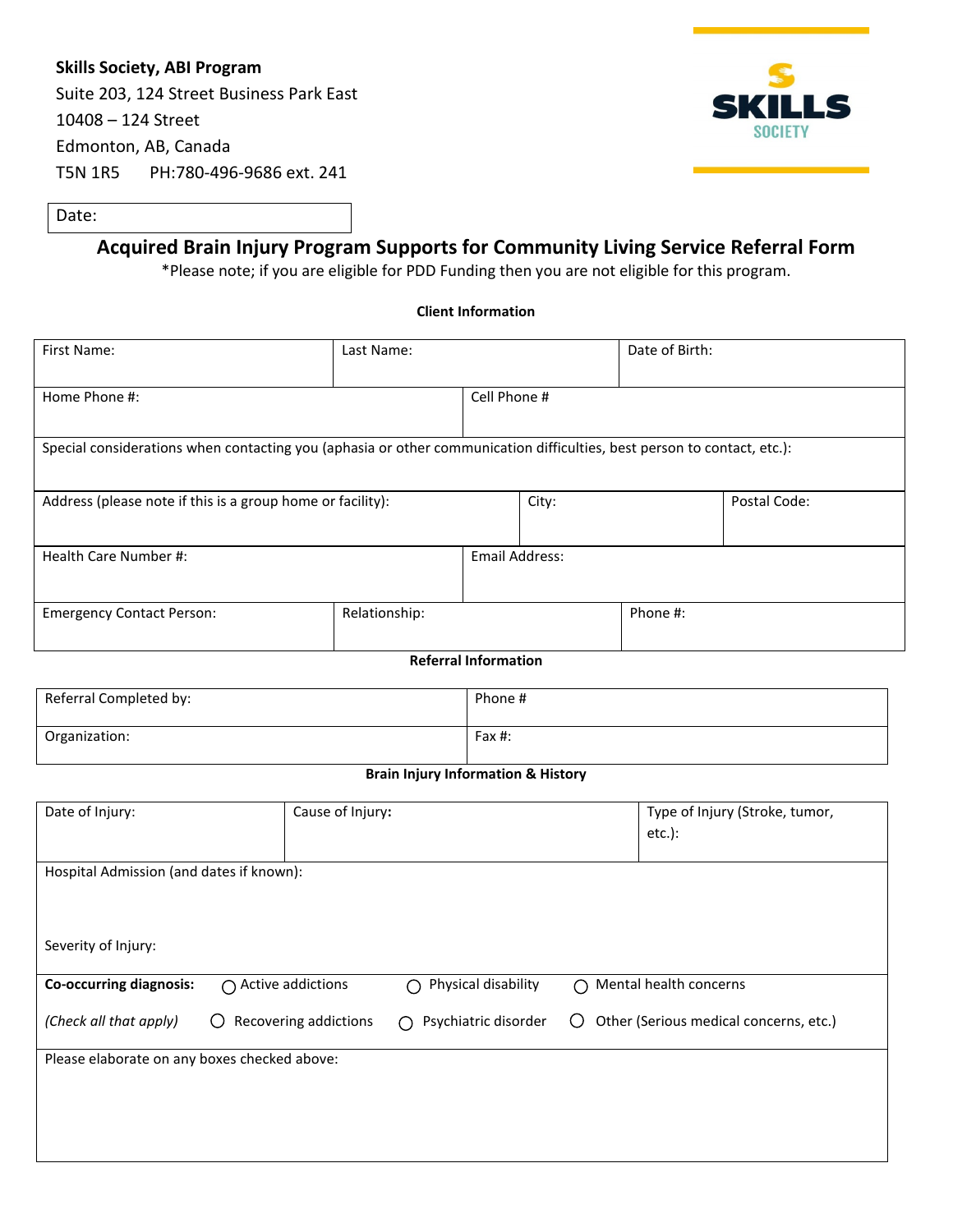| Programs attended to support above diagnosis: |  |
|-----------------------------------------------|--|
|                                               |  |

| Reason for Referral (Problem soving, Medical Health practices, Personal support network, Community Participation, Daily living |
|--------------------------------------------------------------------------------------------------------------------------------|
| skills)                                                                                                                        |
|                                                                                                                                |
|                                                                                                                                |

*Please fill in the following programs and supports that have been attended since brain injury:*

| Program:                           | <b>Facility/Company and Description:</b>                                 |                                                                                                                               | Dates (if known):   |
|------------------------------------|--------------------------------------------------------------------------|-------------------------------------------------------------------------------------------------------------------------------|---------------------|
| Physical, Occupational or          |                                                                          |                                                                                                                               |                     |
| <b>Recreational Rehabilitation</b> |                                                                          |                                                                                                                               |                     |
|                                    |                                                                          |                                                                                                                               |                     |
| Homecare                           |                                                                          |                                                                                                                               |                     |
|                                    |                                                                          |                                                                                                                               |                     |
|                                    |                                                                          |                                                                                                                               |                     |
| Brain Injury Supports (Brain       |                                                                          |                                                                                                                               |                     |
| Care Centre, Networks, etc.)       |                                                                          |                                                                                                                               |                     |
|                                    |                                                                          |                                                                                                                               |                     |
|                                    |                                                                          |                                                                                                                               |                     |
|                                    |                                                                          | Cautions (History of aggression/self harm/substance abuse/ communicable diseases, Criminal record, suicide, bed bugs) *Please |                     |
| provide supporting documentation   |                                                                          |                                                                                                                               |                     |
|                                    |                                                                          |                                                                                                                               |                     |
|                                    |                                                                          |                                                                                                                               |                     |
|                                    |                                                                          |                                                                                                                               |                     |
|                                    |                                                                          |                                                                                                                               |                     |
|                                    |                                                                          |                                                                                                                               |                     |
|                                    |                                                                          |                                                                                                                               |                     |
|                                    | Who are your natural supports and what do they help you                  | Name:                                                                                                                         | Phone #             |
| with?                              |                                                                          |                                                                                                                               |                     |
|                                    |                                                                          |                                                                                                                               |                     |
|                                    |                                                                          |                                                                                                                               |                     |
|                                    |                                                                          |                                                                                                                               |                     |
|                                    |                                                                          |                                                                                                                               |                     |
|                                    |                                                                          |                                                                                                                               |                     |
|                                    |                                                                          |                                                                                                                               |                     |
|                                    | Does your natural support want to be present at the Intake Meeting?      |                                                                                                                               |                     |
|                                    |                                                                          |                                                                                                                               |                     |
|                                    | What is your current living situation, i.e. living alone or with others? |                                                                                                                               |                     |
|                                    |                                                                          |                                                                                                                               |                     |
|                                    |                                                                          |                                                                                                                               |                     |
|                                    | How many hours/week do you foresee needing services?                     |                                                                                                                               |                     |
|                                    |                                                                          |                                                                                                                               |                     |
|                                    |                                                                          |                                                                                                                               |                     |
| <b>Practitioner</b>                | Name                                                                     | <b>Company/Facility</b>                                                                                                       | <b>Phone Number</b> |
|                                    |                                                                          |                                                                                                                               |                     |
| <b>Family Doctor</b>               |                                                                          |                                                                                                                               |                     |
|                                    |                                                                          |                                                                                                                               |                     |
| Medical<br>Practitioner/Specialist |                                                                          |                                                                                                                               |                     |